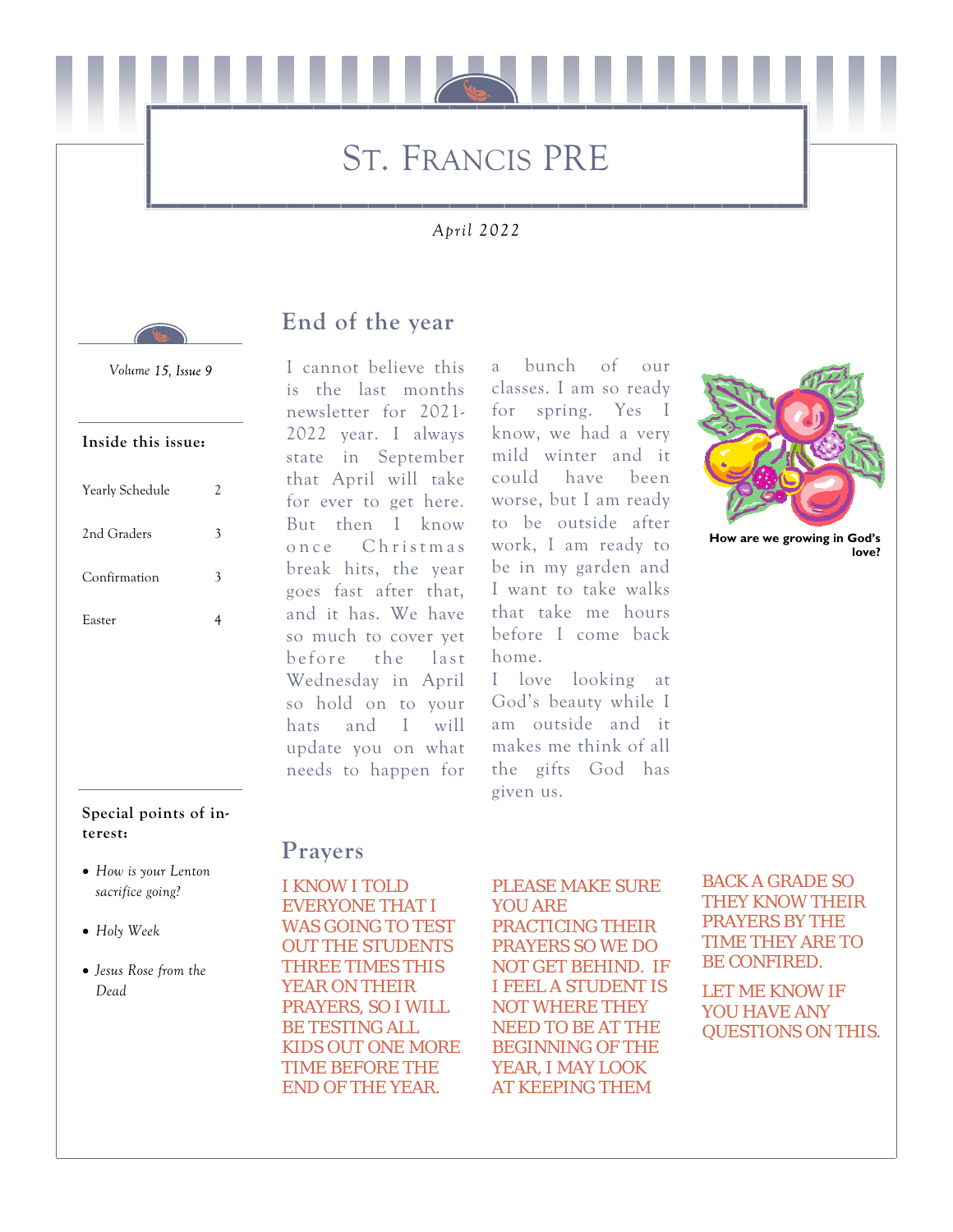# **2021-2022 Yearly Schedule**

| First night of class<br>pt 8  | <b>HADDV NEW/VEAD</b>                            |
|-------------------------------|--------------------------------------------------|
| $Sent 15 - Class$             | Jan 5 Class                                      |
| $Sept 22 - Class$             | <b>Jan 12 Class/First Reconciliation Retreat</b> |
| Sept 29 - Class               | $Jan 19$ $Clase$                                 |
| $Qct6$ $Class$                | Jan 22 Eirst Reconciliation                      |
| <del>Oct 13</del>             | $\frac{1}{2}an 26 - \frac{1}{2}as$               |
| Oct 20 Class                  | $-$ Feb $9$ $ C$ lass                            |
| Oct 27 Class                  | $Feh 16 - Cl$                                    |
| Nov 3                         | Feb 23 Class                                     |
| Nov 10 Class                  | Ash Wednesday Mas<br>-March 2-                   |
| Nov 17 Class                  | March 9 Stations of the Cross/Activity           |
| $Now 24 - No Class$           | March 16 Class                                   |
| <b>HAPPY TURKEY DAY</b>       | <u> /Activity</u><br>$March 30 - Class$          |
| Class<br>∠                    | April 6 - Confessions                            |
| $Dec 8$ Mass                  | April 13 - No Class-Easter Break                 |
| <u> Class/Christmas Party</u> | April 17 - HAPPY EASTER                          |
| No Clae<br>72                 | April 20 - Class                                 |
| Marry Christmas               | April 25 - First Communion Retreat at 7pm        |
| $Dec 29 - No Close$           | April 27 - Last night of class                   |
| $Dec 30 - No Close$           | May 1 - First Communion                          |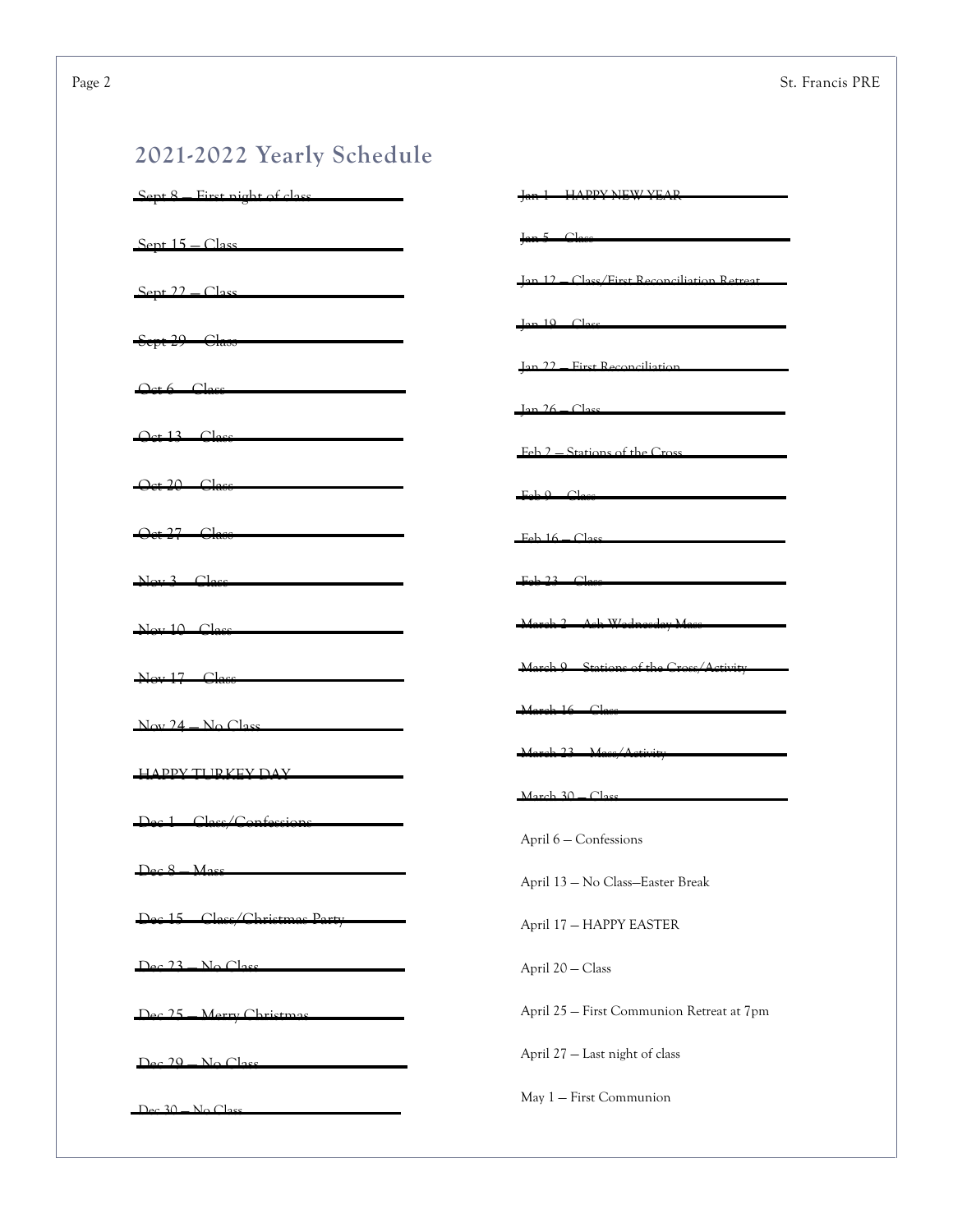## **2nd Grade-First Communion**

First Communion is scheduled for May 1st at 1 PM. Reminder the only places that are saved in Church are the pews for the First Communicants and their parents. All other pews are for family and friends and are on a first come first get basis.

Girls attire: White dresses, white shoes. Tights are optional. Vails are optional as well. Please no gloves.

Boys attire: White long sleeve shirts, black or dark pants, dress shoes and tie.

Pictures will be after Mass so please do not leave until the group picture is done. Attached in this letter is the order form for

### JC Camp

JC Camp is scheduled for July 27-July 31. Students will need to find their ride there and ride home. I encourage families to car pool down there but I highly encourage parents to pick up your child on Sunday.

If those days do not work, in the paperwork there will be alternating dates for other area town's camps.

If you got a form with this letter, you have a child that is in 7th Grade who needs to attend in order to be Confirmed in the upcoming year.

Some of you have children who have been Confirmed, watch the mail as I will be mailing out JC Counselors forms for your child to fill

pictures. Please return these forms to me at PRE with payments and order and I will get them to Sue.

The group picture is with every student that made their First Communion. The individual picture is when your child is receiving the Body of Jesus for the first time.

Parents and 2nd Graders will meet in the Church basement and then we will process upstairs when Mass starts, so please be to Church by 12:45 PM.

Any other questions, please let me know.



**If a grain of wheat falls to the ground and dies, it produces much more. Just like Jesus did for us.** 



out and send back. Younger kids look up to these older kids when they see them at these events. We are not perfect so when others see that we have struggles in our lives, it is easier for us to relate to them and open up to know that Jesus helps us through these difficult times we face.



**Let your faith bloom so all can see.**